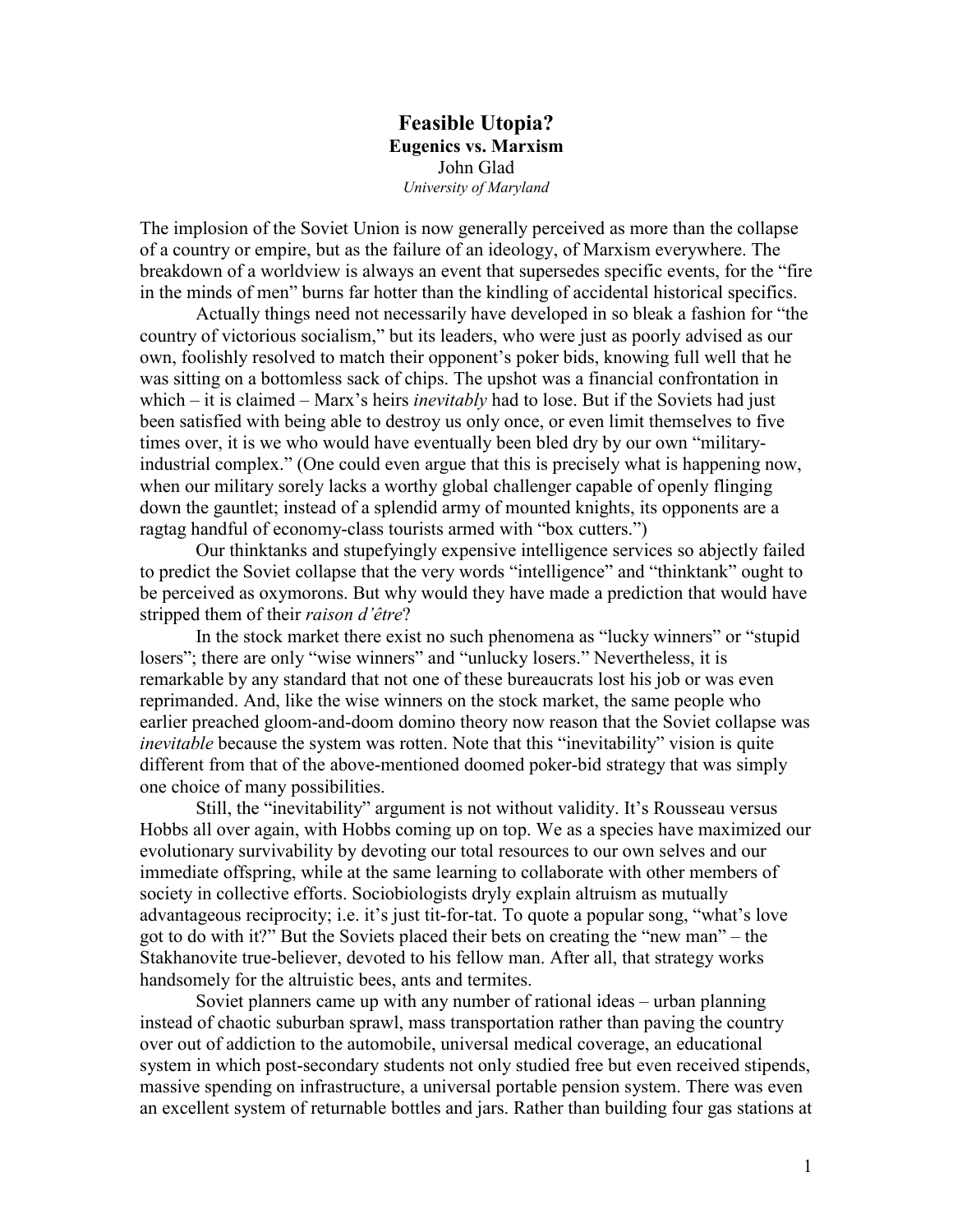one intersection and have Gucci and Sachs temples of female vanity populated largely by elegantly dressed but bored sales staff, production and distribution was centrally and, hopefully, scientifically organized. The Soviets had no need of a Lady Bird Johnson to tear down billboard blight; there were no billboards, at least not of the commercial variety. And there was relative equality of income – no media billionaires whose wealth and power permitted them to make anonymous decisions that rendered the electoral process secondary in significance. Moreover, they could not perpetuate inequality by leaving such fortunes to their children as to permit them to become the slavemasters of other children for a thousand generations.

Was it not paradise on earth? Well, not exactly. When Zambians and Bangladeshies gushed over the glorious order they found in the U.S.S.R. (and, by their standards, they were right), thoughtful Soviets either responded that the Soviet Union was a dreary, impoverished police state or they bit their tongues out of fear of police informers.

The communist utopia was eviscerated by its innate contradiction with biology. Shield most people from unemployment, and the majority do not abruptly burn with desire to better serve their country. Instead they virtually stop working. Almost nothing functioned well in the Soviet state or its vassals. On the one hand, the populace was confident that it would be maintained, at least on its impoverished level, from cradle to grave, and at the same time the people saw no possibility to escape that poverty. The result was a society whose sum national product would have been largely "culled" as a production glitch by even a mediocre capitalist company. And, when all is said and done, the wealth of a nation is the sum of individual efforts.

Still, the economies of the eastern bloc could have survived. Utopia functioned on a dystopic level, but it functioned. Collapse was ultimately probable, but not *inevitable*.

This brings us around to the new Utopia, one that is not new at all, but which has been mercilessly driven underground for four decades now: eugenics.

Not surprisingly, the attempts of eugenicists to manage biology are also resisted by biology, just as in the case of the Soviets and for the same reason: we are the products of an evolutionary process which lends us a certain proficiency at reciprocal cooperation, but our altruism is directed largely at our own offspring. Those of our ancestors who devoted time and effort to persons other than their own children (or even to their own parents) had fewer surviving children.

In a purely technical sense eugenic utopia is easily achievable. Even the ancient Egyptians knew the central rule of genetics – *like breeds like*. Eugenics basically involves encouraging greater fertility among the genetically advantaged and discouraging fertility among the genetically disadvantaged. It's as simple as that… and as incredibly difficult. While people care deeply about their children and grandchildren, they are explicitly indifferent to the well-being of distant future generations: "What have future generations ever done for me?" In discussing eugenics, I must have heard this exasperated but dishearteningly sincere spontaneous exclamation a hundred times. Let us look at the price to be paid for this indifference.

a) The goal of medicine is to eliminate the very mechanism that created and maintains us. Medical breakthroughs let almost everyone survive… to reproduce and pass on one's problems to future generations. Either we replace cruel natural selection with kind scientific selection, or we increase the burden of genetic diseases imposed on future generations.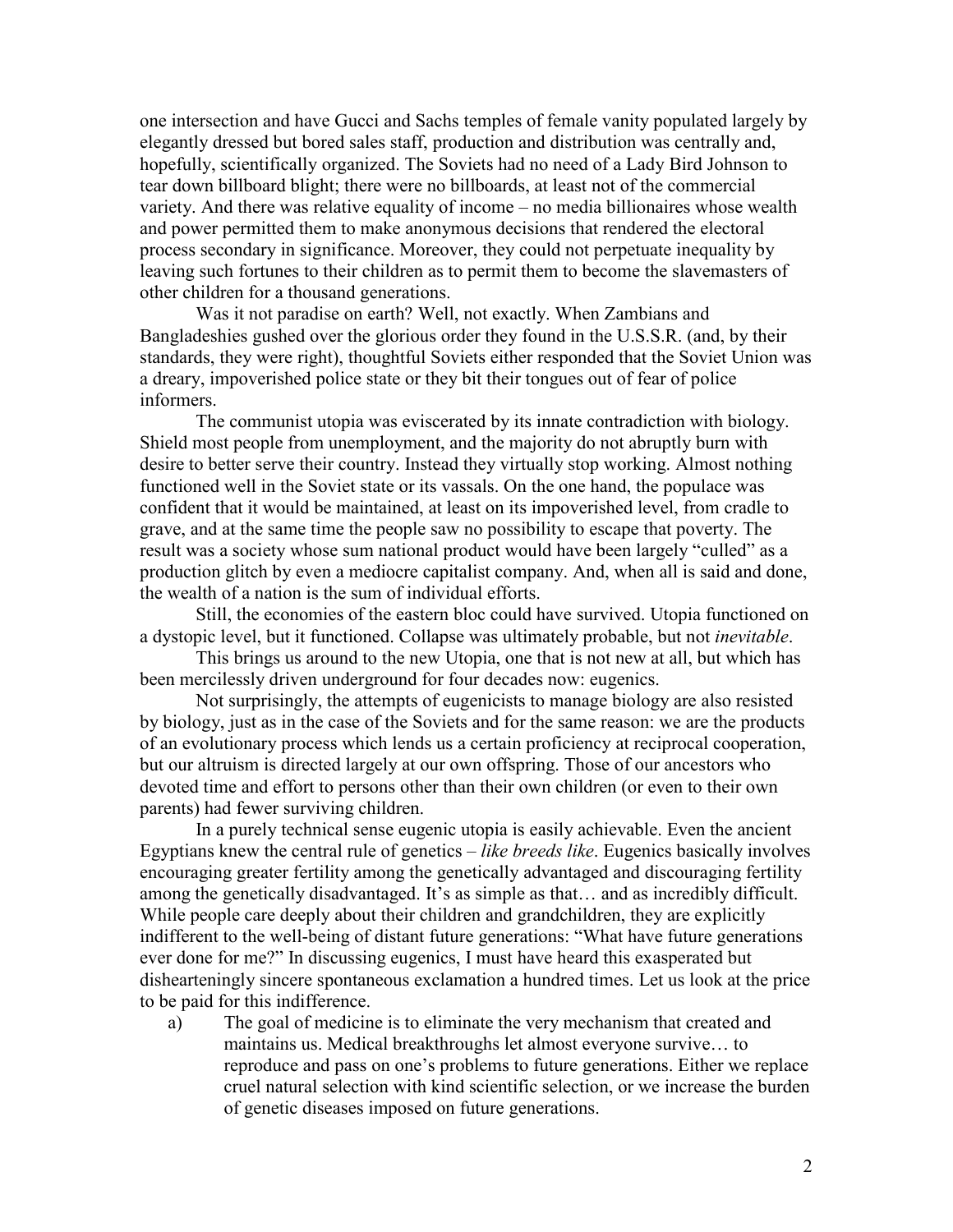- b) Intellectual genetic variance within our current population is so broad as to exclude the overwhelming majority of our beloved fellow human beings (and their children) from participation in culture and civilization, but society's elites actually prefer to have cheap workers and certainly do not want competition. "If the man digging ditches is smarter than me," their logic runs, "he'll take my job, and I'll have to pick up the shovel." It's no accident that slave-holders everywhere preferred not to educate their slaves.
- c) The central concern of eugenics, going back to the nineteenth century, has been and still is the negative correlation between intelligence and fertility. Most studies have been devoted to the developed countries, but those populations are shrinking. By contrast, the "less developed" world is projected by the Population Reference Bureau to add another 2,632,000,000 people by  $2050$ <sup>1</sup> India alone may reach two billion.<sup>2</sup> Even though the PRB normally goes out of its way to avoid qualitative demographics, this year its *2007 World Population Data Sheet* provides data on contrasting fertility patterns in a selection of less developed countries<sup>3</sup>:



Granted, the less developed countries are great pits of unequal opportunity, and thus the correlation between fertility and education is not nearly as high as in the developed countries, but at the same time it would be preposterous to suggest that it is zero. Whatever that correlation is, the fertility patterns displayed in the chart reflect the fears of eugenicists as expressed for over a century now with regard to the developed nations. The trend is unambiguously dysgenic.

The acceptance or rejection of Darwinism and rational human ecology represents a choice of far greater import than did the confrontation between Marxism and capitalism. This is a question, not of prosperity, but of survival. If communism was an attempt to improve the quality of life, eugenics is about survival. If we fail to implement it, as impossibly utopian or for whatever other reason, we are doomed. It's as simple as that.